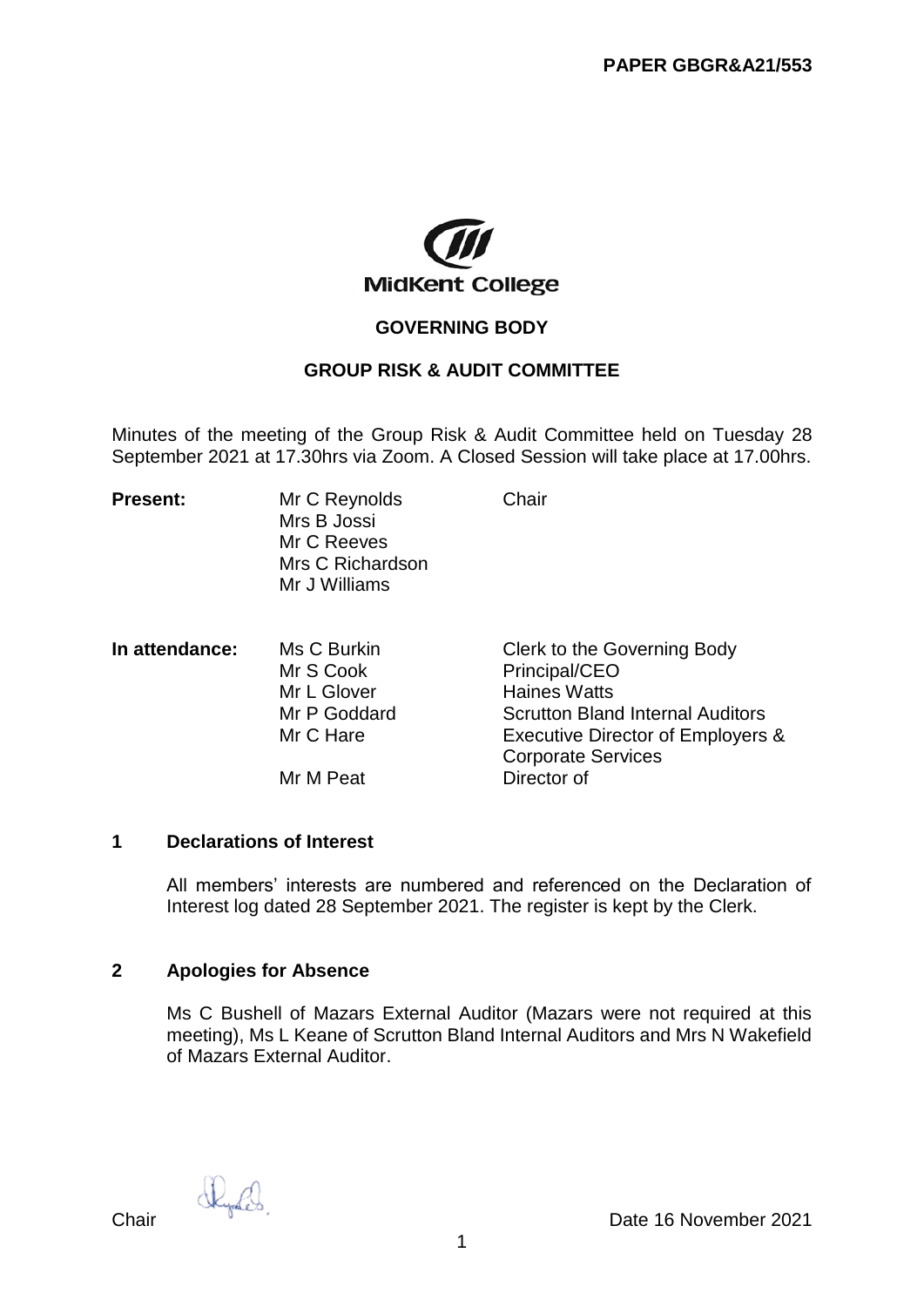## **3 Minutes of the meeting held on 15 June 2021**

The minutes and confidential of the meeting held on 15 June 2021, paper GBGR&A20/540, were accepted as a true record and signed electronically by the Chair.

## **4 Matters Arising and Outstanding Matters Report**

There were no matters arising.

Members discussed Paper GBGR&A21/541, the Outstanding Matters Report.

- No 1. Review Risk Appetite Haines Watts to contact Governors **Ongoing**.
- No 2. Strategic Risk Register actions to be incorporated in the updated register – **ongoing**.
- No 3. Information Security Report Polices agreed by the Governing Body **Complete**.
- No 4. Internal Audit Reports all presented at item 5 **Complete**.
- No 5. Policies for Approval all approved by the Governing Body **Complete**.
- No 6. R&A Committee SAR & Draft Improvement Plan 2021/22 approved by the Governing Body – **Complete**.
- No 7. Terms of Reference approved by the Governing Body **Complete**.
- No 8. Deep Dive topics to be agreed **ongoing**. **Chair and Principal to action.**

Members accepted the report and the recommended actions arising from it.

# **5 Internal Audit Report – paper GBGR&A21/542 – 546**

Scrutton Bland introduced the following reports:

- 2020/21 Internal Audit Annual Report P Goddard noted to members the summary of findings and low number of recommendations. The report was accepted.
- Student recruitment, retention & attendance Strong Assurance it was noted that management are updating processes. Members recognised that recruitment and retention is an ongoing challenge and noted some difficulties in gaining evidence. They agreed this area would need to be re-visited as this was a light touch audit due to the number of allocated days.

#### **Action: M Peat to consider with Haines Watts**

 HE - Significant Assurance – it was recommended that a document of return dates is maintained to ensure deadlines are met. Members discussed the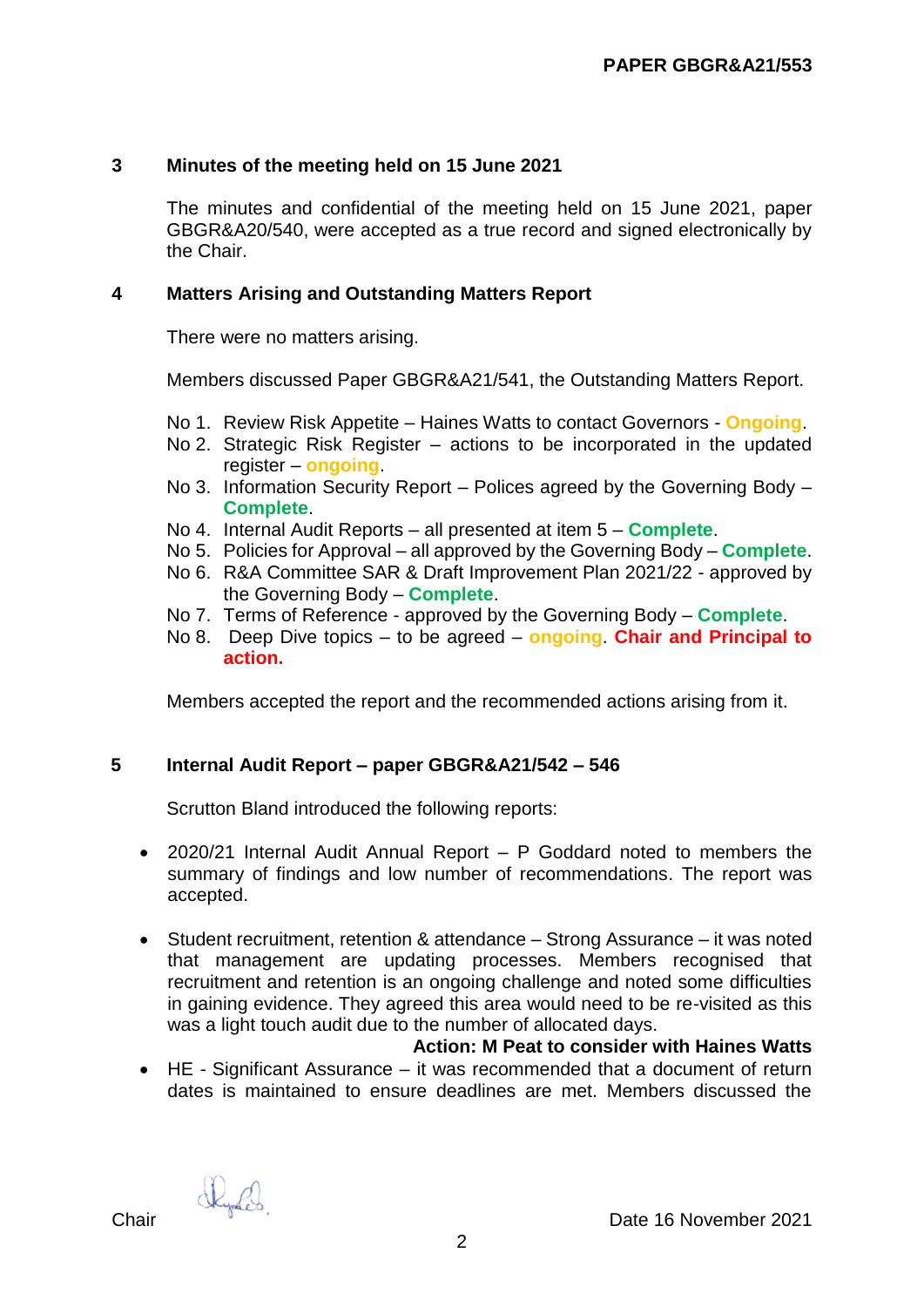content of the report and the areas included. It was suggested that the quality of teaching and learning in HE could be a topic for a future audit.

### **Action: Chair/Principal/M Peat/Haines Watts**

- Final Subcontracting Report Significant Assurance members noted the increase in some ESFA requirements and that the College is considering the future of such work.
- Final 2020/21 Risk and Assurance Progress Report noted.

The Chair thanked Scrutton Bland for their service to the College and they left the meeting.

### **6 Strategic Risk Management Report**

Simon Cook presented the Strategic risk register, paper GBGR&A21/547 and highlighted the following points:

- There are currently six risks identified as High, with scores of 20 or higher.
- The subsidiary company has two risks in the high category, with benchmarking on the horizon in 2025.
- The College continues to monitor all aspects of the performance to avoid interventions from outside agencies.
- Business planning focuses on the progression opportunities for students and providing a curriculum to support progression and growth, this is still a high risk until the students enrol and this is evidenced.
- Risk 10 describes the constant threat of potential disruption to business.

Members asked that this register is populated by the next meeting with particular evidence around the residual risks. They asked that the risks are ordered by score with the highest at the top and the lines between the risks are added to make it easier to read. Members also asked that the language used is consistent and clear.

### **Action: S Cook**

Members thanks S Cook and looked forward to the update.

### **7 Internal Audit Strategy and Annual Plan 2021/22 – Paper GBGR&A21/548**

Lee Glover from Haines Watts presented the paper and highlighted that it is important that the Committee are comfortable with the proposed Strategy. Members considered and the following:

It was agreed that the Internal Audit Strategy appropriately covered the key risks. Members found it useful to have a three year plan which can be re-visited. The focus for discussion was for year one of the plan.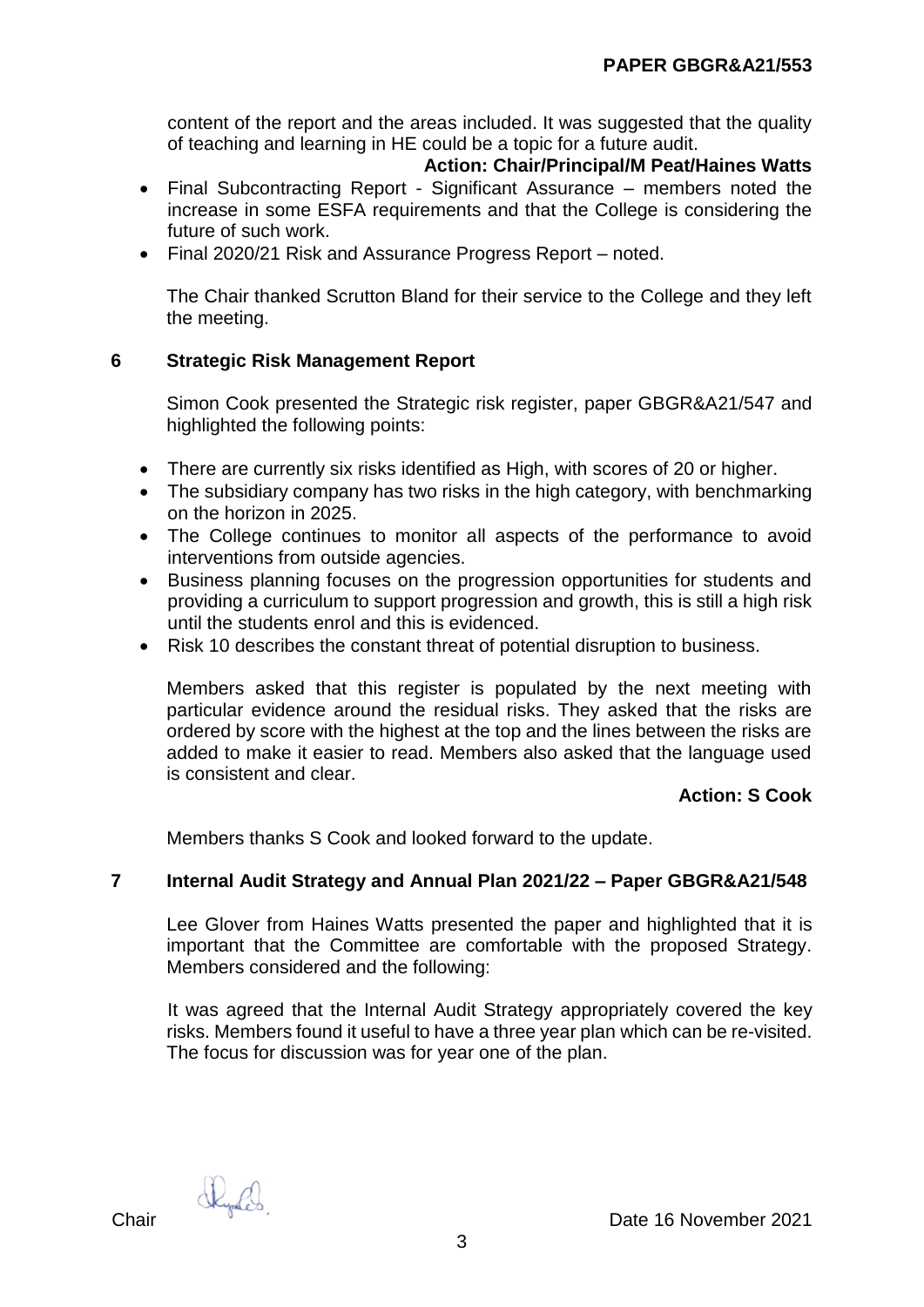Members felt that the Internal Audit Strategy reflected the Committee's expectation of keys areas requiring review over the period with the Strategic Risk Register used to monitor the controls.

The College will discuss the level of audit resource with Haines Watts and report back to the Committee. It was noted that some of the suggested areas have already been the topic of other external review such as IT/Cyber Essentials and therefore the scope of some audits may change. Such reports and background context will be shared with Haines Watts.

## **Action: M Peat**

Suggested Audits:

- Income Debt (not controls)
- Risk Management
- $\bullet$  Subcontracting this may be removed, to be confirmed.
- Student Voice (priority)
- HR focus on recruitment and retention of staff
- $\bullet$  IT to be discussed outside of Committee to see if value can be added to the existing external assurance gained.
- Share Service to be considered
- MKCTS to be considered

The College agreed to amend the audit plan in discussion with Haines Watts out of Committee and the resource be allocated and scope agreed.

### **Action: M Peat/C Reynolds/L Glover**

It was also agreed that Haines Watts would undertake a review of the Governing Body's risk appetite by liaising with all Governors remotely. This will be reported back to the Committee and recommendations then made to the Governing Body.

### **Action: Haines Watts**

Haines Watts will also provide a sector update at each meeting to help Governors keep informed of sector changes.

### **Action: Haines Watts**

Members thanks L Glover for the strategy and looked forward to working with Haines Watts.

## **8 Deep Dive - External Intervention from Regulatory Agencies - Paper GBGR&A21/549**

Simon Cook introduced the paper which identified and summarised the key organisations that have a responsibility to regulate aspects of the College's work. These were split into three broad categories: education regulation: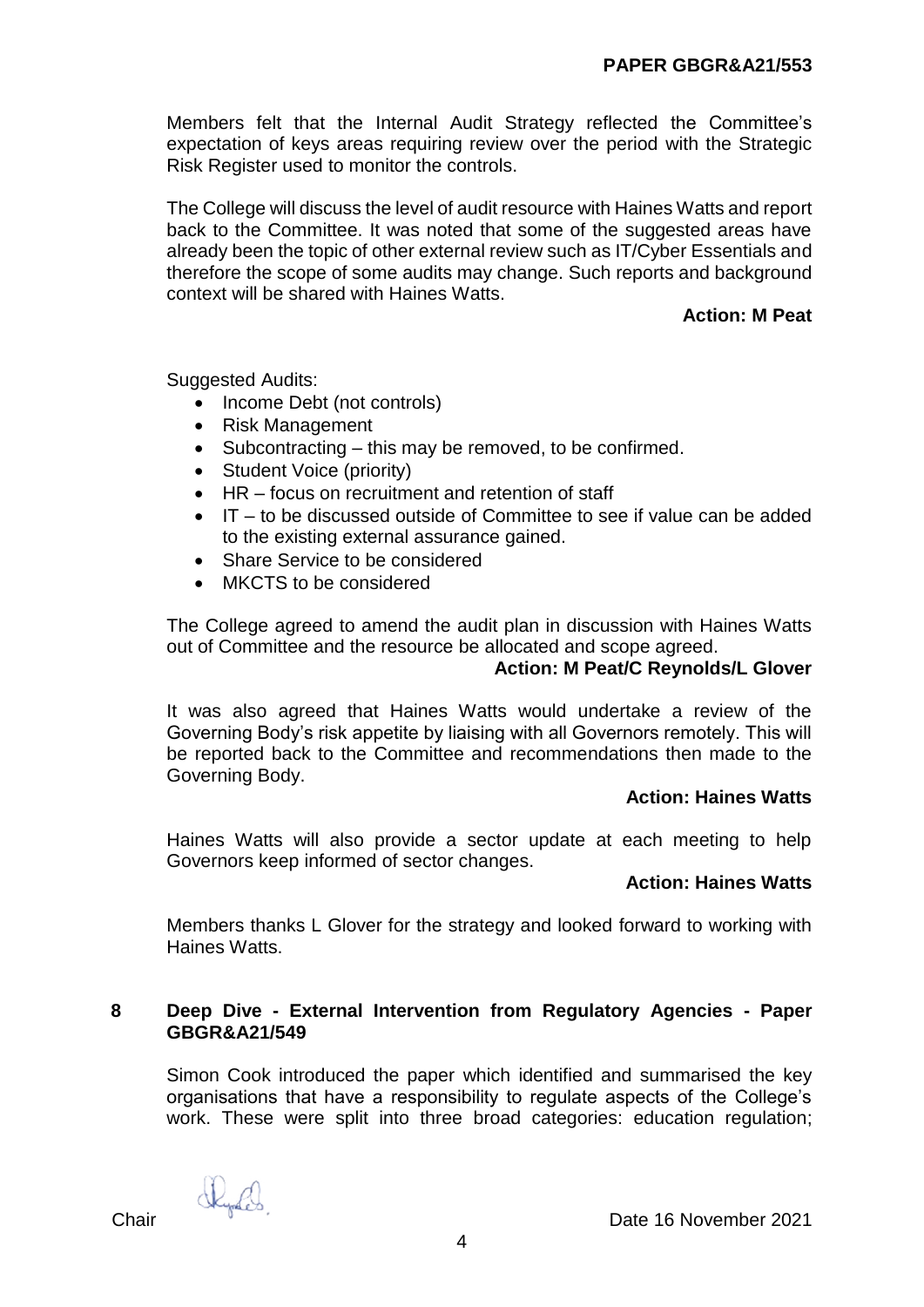financial regulation and general business regulation although it was recognised there is some overlap.

The report provided Governors with background and summarised the three categories with details of how the risks of intervention are mitigated. S Cook summarised the risks and mitigations and emphasised that this risk covers significant areas of the College's work. It was noted that some of the returns are published and could therefore have implications for external scrutiny.

Members discussed the type of regulatory agencies to further their understanding and were reassured by the positive relationship the College has with them to ensure a sensible approach.

Members thanked S Cook and the Executive for the paper.

## **9 Lighthouse Review - Paper GBGR&A21/550**

M Peat introduced the summary of the Health and Safety review conducted by Lighthouse Training who prepared a report on the status of the College health and safety for the Health & Safety Committee (H&S) to review.

This Committee had requested the actions from the report were made clear to enable the current level of risk to be assessed. Members considered the actions listed on the report and noted progress, deadlines and persons responsible. An action plan is to be created and reported to the next H&S Committee to ensure all actions are followed up in a timely manner and provide a level of assurance regarding compliance.

The staffing changes in the Health and Safety department are complete with the new administration roles with a responsibility to follow up actions and record progress.

Members accepted the report with no concerns raised.

### **10 Information Security Report (GDPR) Paper GBGR&A21/551**

C Hare introduce the report which provided Governors with an oversight of compliance with legal requests and provided an update on the most recent developments in information security at the College. He reported there were no Freedom of Information requests (FIOs) in action.

He informed members of the change in structure and introduction of an Information Governance Department across the Group as a shared service led by G Harvey.